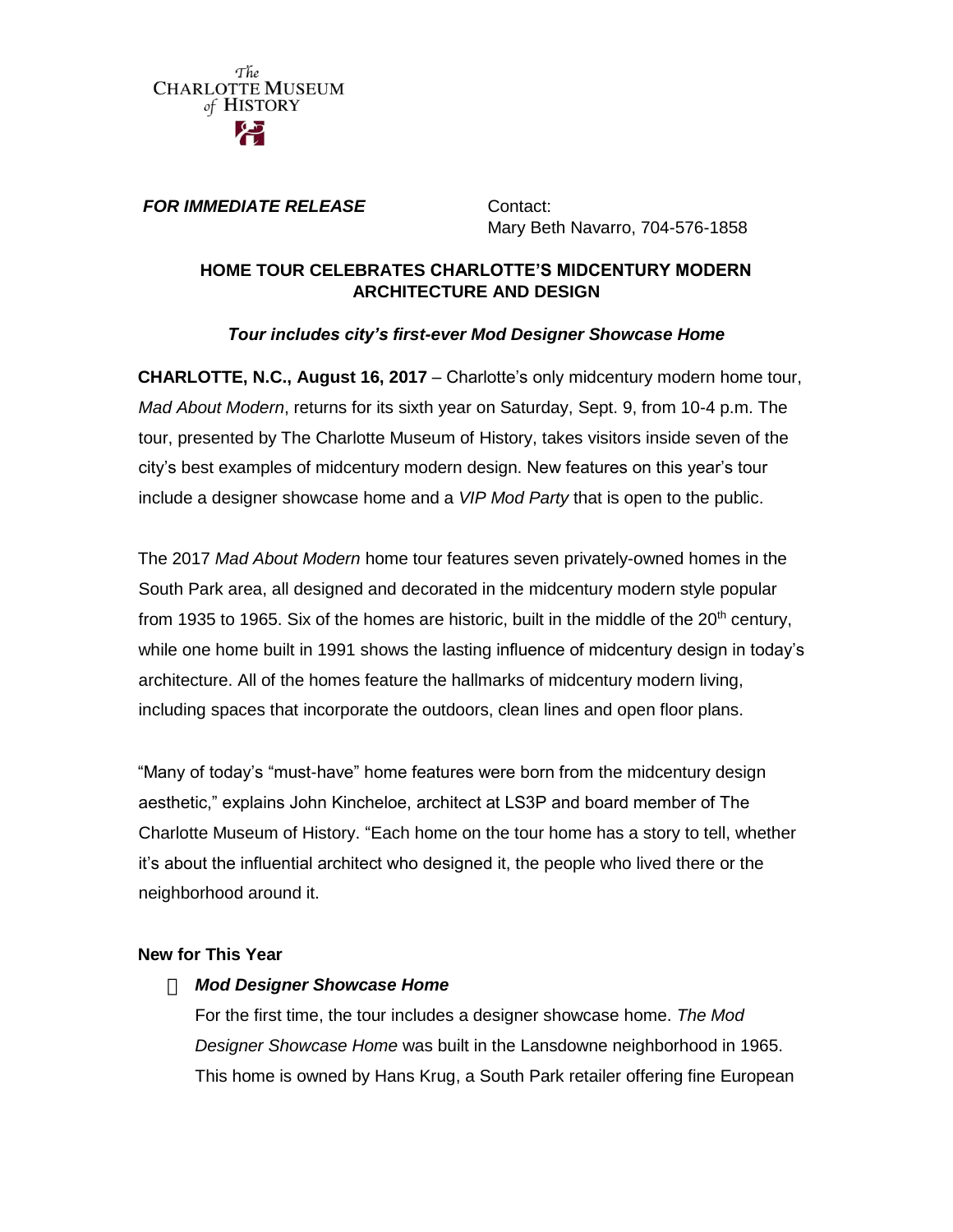The **CHARLOTTE MUSEUM** of HISTORY

> cabinetry with modern lines. Hans Krug has collaborated with The Charlotte Museum of History and some of Charlotte's top design talents on this midcentury showstopper.

### *VIP Mod Party*

Open to the public for the first time, the tour's exclusive VIP reception on Thursday, Sept. 7 offers the opportunity to meet current and past tour homeowners and other midcentury modern enthusiasts. The reception includes wine and hors d'oeurves. Tickets to the party are \$25 (\$20 for museum members).

# *Modernism: Why It Matters*

This free event at The Charlotte Museum of History on Wednesday, Aug. 30, features keynote speaker Peter Wong, UNC Charlotte professor of architectural design, history and theory, and a distinguished panel of regional modern-design experts. Whether novice or aficionado, attendees will be inspired by this insightful discussion. Registration is required at [madaboutmodern.com.](file:///C:/Users/Mary%20Beth/Documents/My%20Dropbox/Navarro%20Comms%20LLC/CMH/Media%20pitches/madaboutmodern.com)

### **When**

Saturday, Sept. 9

10 a.m.-4 p.m.

Ticket holders can view the homes at their own pace on this self-guided tour.

### **How to Go**

- $\Box$  Tickets, tour map and more information are at [madaboutmodern.com.](file:///C:/Users/Mary%20Beth/Documents/My%20Dropbox/Navarro%20Comms%20LLC/CMH/Media%20pitches/madaboutmodern.com)
- $\Box$  Advance tour tickets are \$25 for the general public and \$20 for members of The Charlotte Museum of History.
- $\Box$  Tour tickets may be purchased the day of the tour for \$30 at [madaboutmodern.com o](file:///C:/Users/lisa/Documents/lisa%20v%20gray/Clients/Levridge/CMH/Marketing/PR/madaboutmodern.com)r in person at Hans Krug in the Village at South Park on Sharon Rd.
- $\Box$  A VIP bundle is available for \$40 (\$30 for Museum members), providing tickets to both the home tour and the *VIP Mod Party* on Thursday, Sept. 7, from 6-8:30 p.m. at Hans Krug in South Park.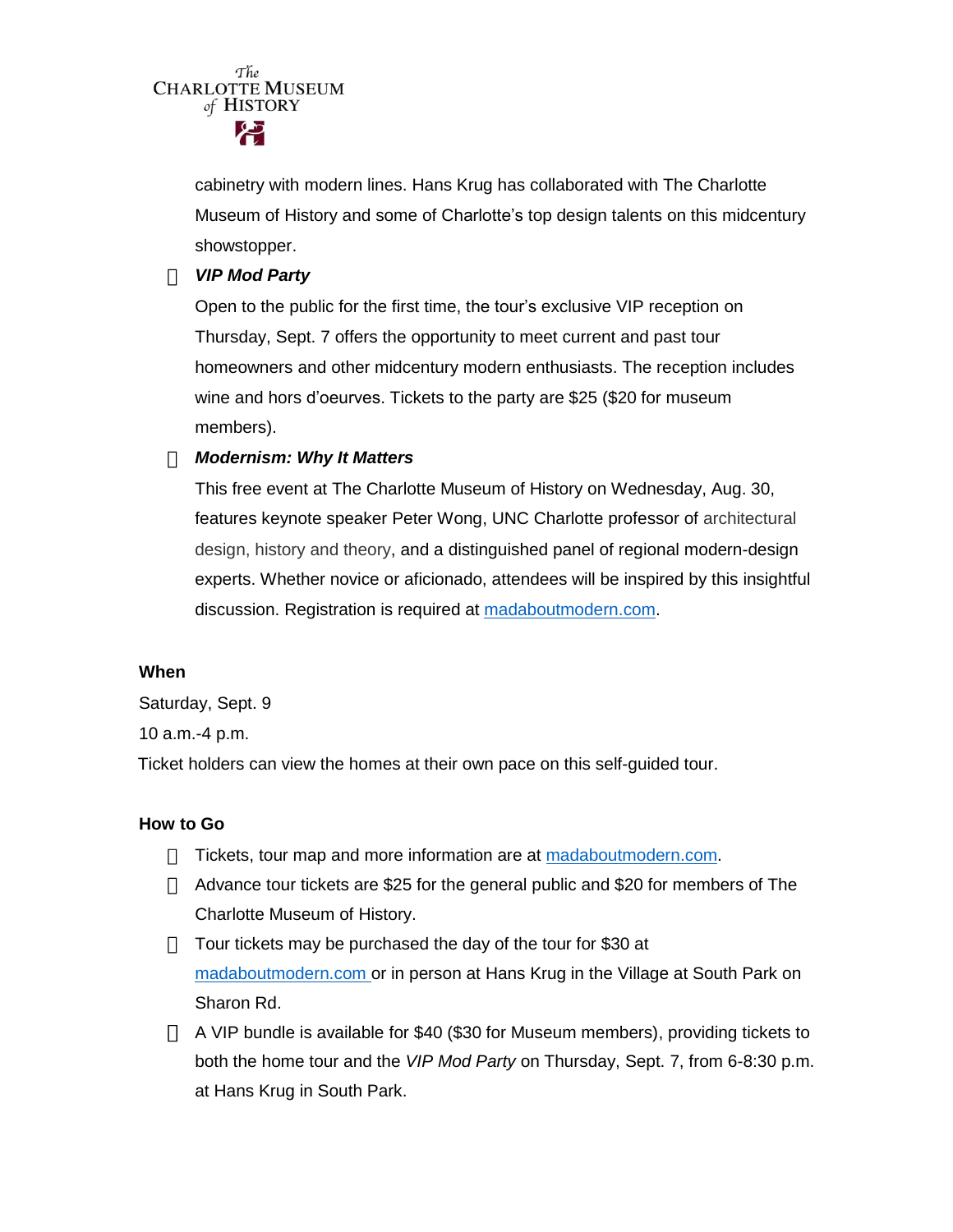

Contact The Charlotte Museum of History with questions at 704.568.1774 or at info@charlottemuseum.org.

The Charlotte Museum of History thanks the major sponsors for the 2017 tour: BOLTGROUP, Hans Krug, Big Sushi, Designbar, Sarah Catherine Collective and Evaru Design.

Other sponsors and partner organizations include 5 Points Realty, Dustin Peck Photography, Fos Restoration Co., KnollStudio, The Brand Girls, Winstead Attorneys, *Atomic Ranch*, *Charlotte Home Design & Décor,* North Carolina Modernist Houses, UNC Charlotte College of Arts + Architecture and WFAE 90.7 FM.

All *Mad About Modern* proceeds support The Charlotte Museum of History and its mission to preserve the Charlotte region's history and to share stories of its people, places and events.

### **2017** *MAD ABOUT MODERN* **TOUR HOMES**

The seven homes on the 2017 tour are located in the South Park area.

### **Langdon Home, 2236 Ferncliff Road (Foxcroft)**

Built in 1955, this home is filled with uniquely midcentury modern elements, including a distinctive fishbowl living room and a Japanese soaking tub. Front transom windows give the illusion of a floating roof. Renowned North Carolina architect Louis Asbury Sr. designed the Langdon home. His other works include the old Mecklenburg County courthouse and various homes throughout Myers Park, Eastover and Wesley Heights.

### **Allen Home, 5322 Finsbury Place (Sherwood Forest)**

Architect Eugene Warren designed and owned this California-style ranch, built in 1963. The open floor plan, skylights and vaulted-beam ceilings make this home feel spacious, defying what you might expect from a ranch. The home features interesting artwork and eclectic design elements, including a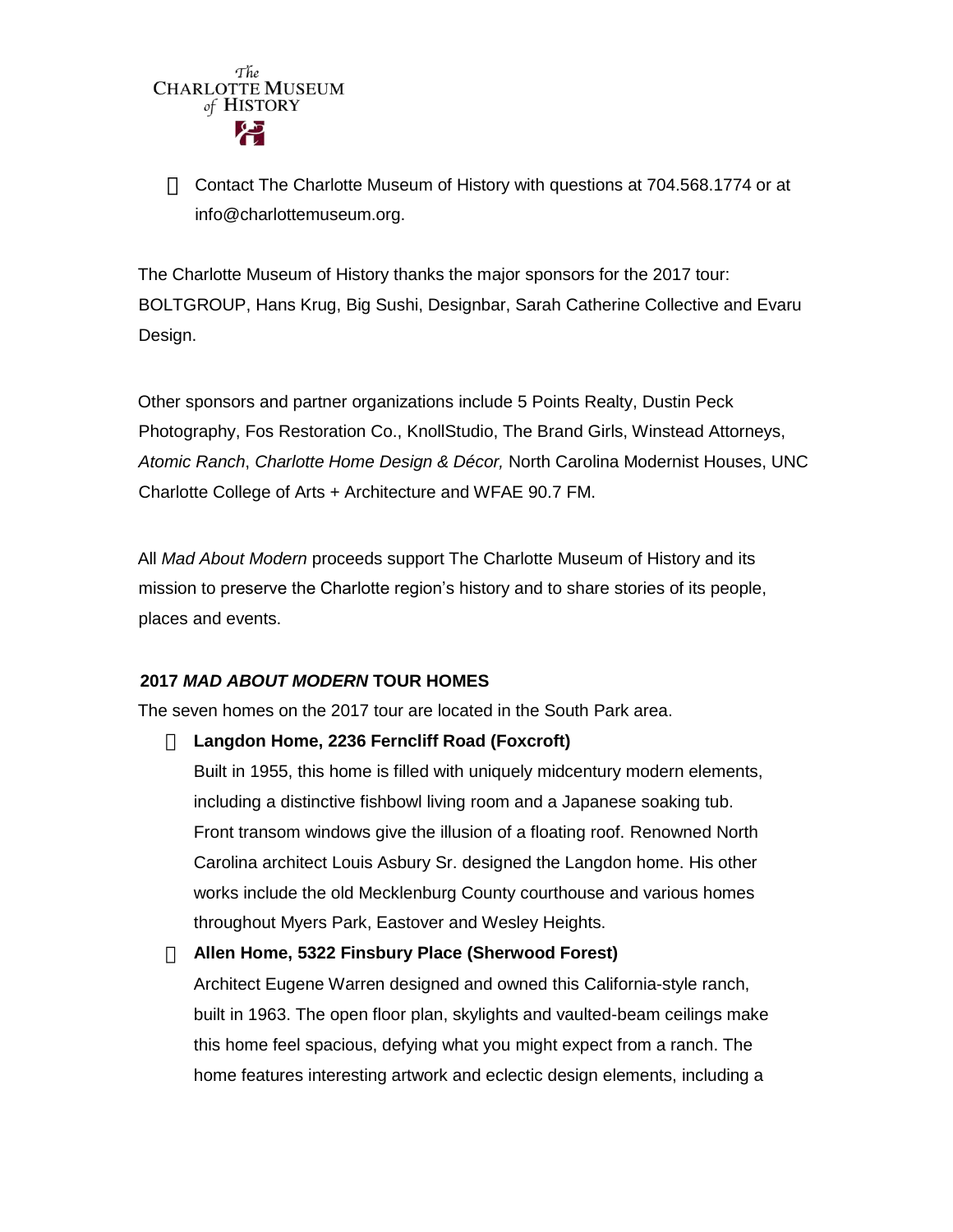The **CHARLOTTE MUSEUM** of HISTORY

> walk-through shower in the master bath, a pool room and an original cone fireplace.

#### **Baker Home, 6827 Folger Drive (Lansdowne)**

Nestled in the hillside, this split-level home has unique architectural details, including the rectangular trellis and horizontal bricks with offset masonry, reminiscent of Frank Lloyd Wright's prairie-style homes. The open floor plan includes a wall of floor-to-ceiling glass connecting the living room and kitchen. Filled with modern and Asian furnishings and modern artwork, this home, built in 1962, features a medallion-designed fireplace and newly renovated kitchen and bathrooms.

**Sykes Home, 3517 Johnny Cake Lane (Mountainbrook)**

This Frank Lloyd Wright-inspired, prairie-style home was designed by architect Andrew Hearn and built in 1966. Inside, floating kidney-shaped stairs lead to a unique circular kitchen and open den. The homeowners have preserved many of the home's original modern details, including 1960s James Bond wallpaper in one of the bathrooms.

*Mod Designer Showcase Home***, 5668 Lansing Drive (Lansdowne)** Interior designers and builders transformed this 1965 midcentury modern home this summer. Hans Krug Fine European Cabinetry, a major tour sponsor, owns the home and has collaborated with the area's top design talents on its furnishings. Attendees can meet some of the celebrated designers and vendors involved in the project who can answer questions about this stunning midcentury rehab.

**Olson Home, 2208 Thetford Court (Myers Park)**

Built in 1991, this home illustrates the staying power and influence of the midcentury modern aesthetic and shows how designers can respectfully evolve and echo that style in new structures. Charlotte contemporary architect David Furman included classic midcentury elements in the home's design, such as asymmetrical structures, an open floor plan and expansive windows. The home's multiple levels and abundant natural light create intriguing sight lines. The ingenious library wall is a movable bookcase.